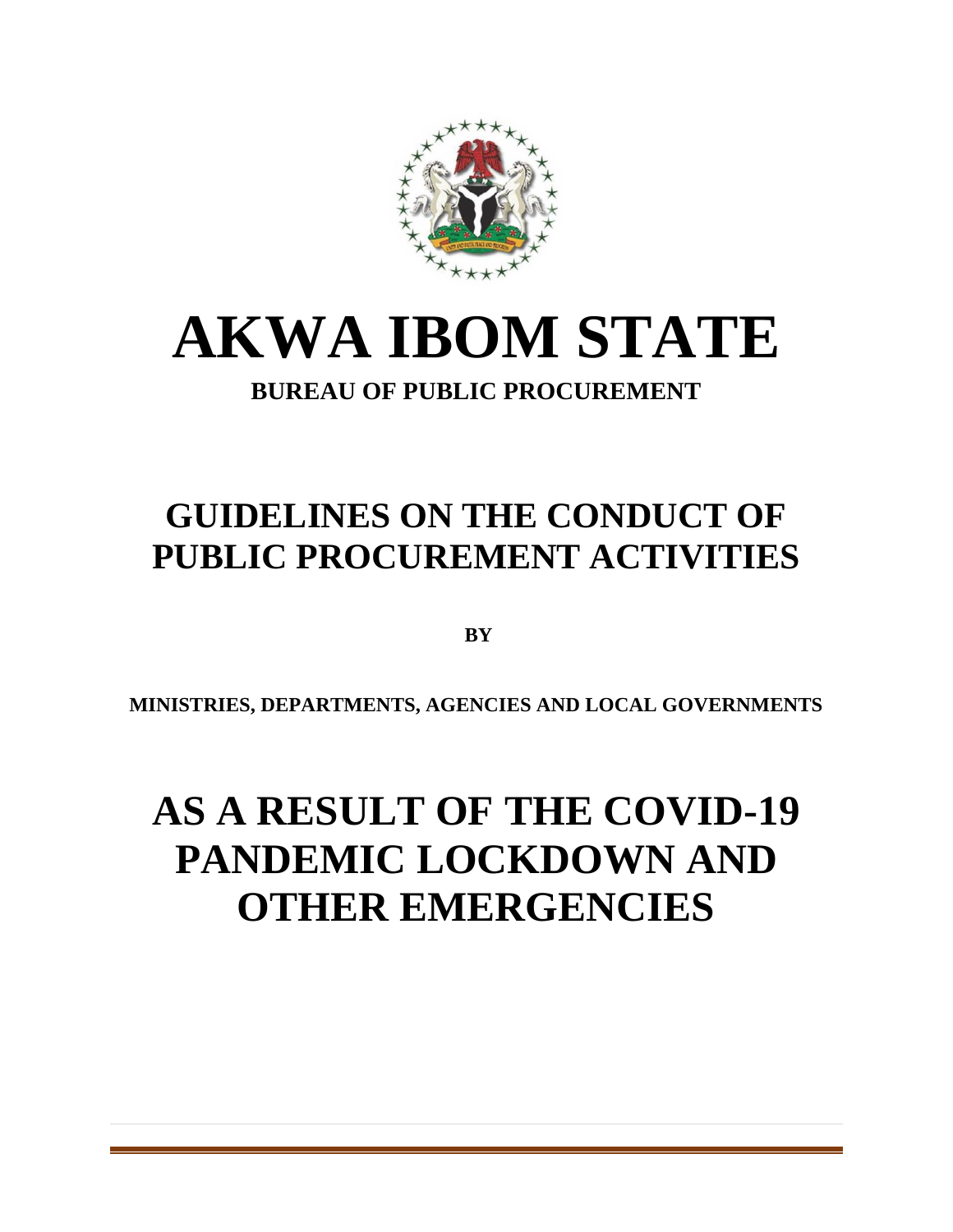#### **1. Introduction**

- 1.1 Since the outbreak of the New Corona Virus (COVID-19) pandemic, global socio-economic activities have practically ground to a halt and this has affected the revenues from oil resources, taxes and other streams. Unfortunately, Akwa Ibom State of Nigeria was not spared, and this has adversely affected the State's capacity to implement the 2020 Appropriation Law.
- 1.2 Due to the imminent threat to lives posed by the COVID-19 pandemic and to ramp up the State's capacity to address this crisis, Public-Spirited Individuals and Corporate Organizations have made reasonable financial contributions to support the fight against this pandemic. In addition, some of our Development Partners have indicated willingness to provide budgetary support to enhance the implementation of the 2020 Appropriation Law in the face of dwindling revenue, particularly as it affects our response to the COVID-19 pandemic.
	- 1.3 In view of these facts, there is need for all procuring entities that will participate in procurements that respond to the COVID-19 pandemic to ensure transparency, accountability, value for money with integrity in their procurement proceedings. This is because the procurements to be executed in response to the COVID-19 pandemic will generally fall under Emergency Procurement Method instead of the default Open Competitive Bidding Method.
	- 1.4 The Akwa Ibom State Bureau of Public Procurement (The Bureau) pursuant to the provisions of Section 2(a) of the Akwa Ibom State Public Procurement Law 2020and mindful of its oversight responsibilities as the Regulator of Public Procurement in the State, hereby provides Guidelines to facilitate the necessary changes to the conduct of public procurement activities required as a result of the COVID-19 pandemic/ Lockdown which constitutes Emergency Procurement. This Guideline is also applicable to future emergency situations.
	- 1.5 These guidelines are specifically on procurement-related activities and do not offer any general or health-specific guidance. The Akwa Ibom State Ministry of Health and the Federal Ministry of Health/National Centre for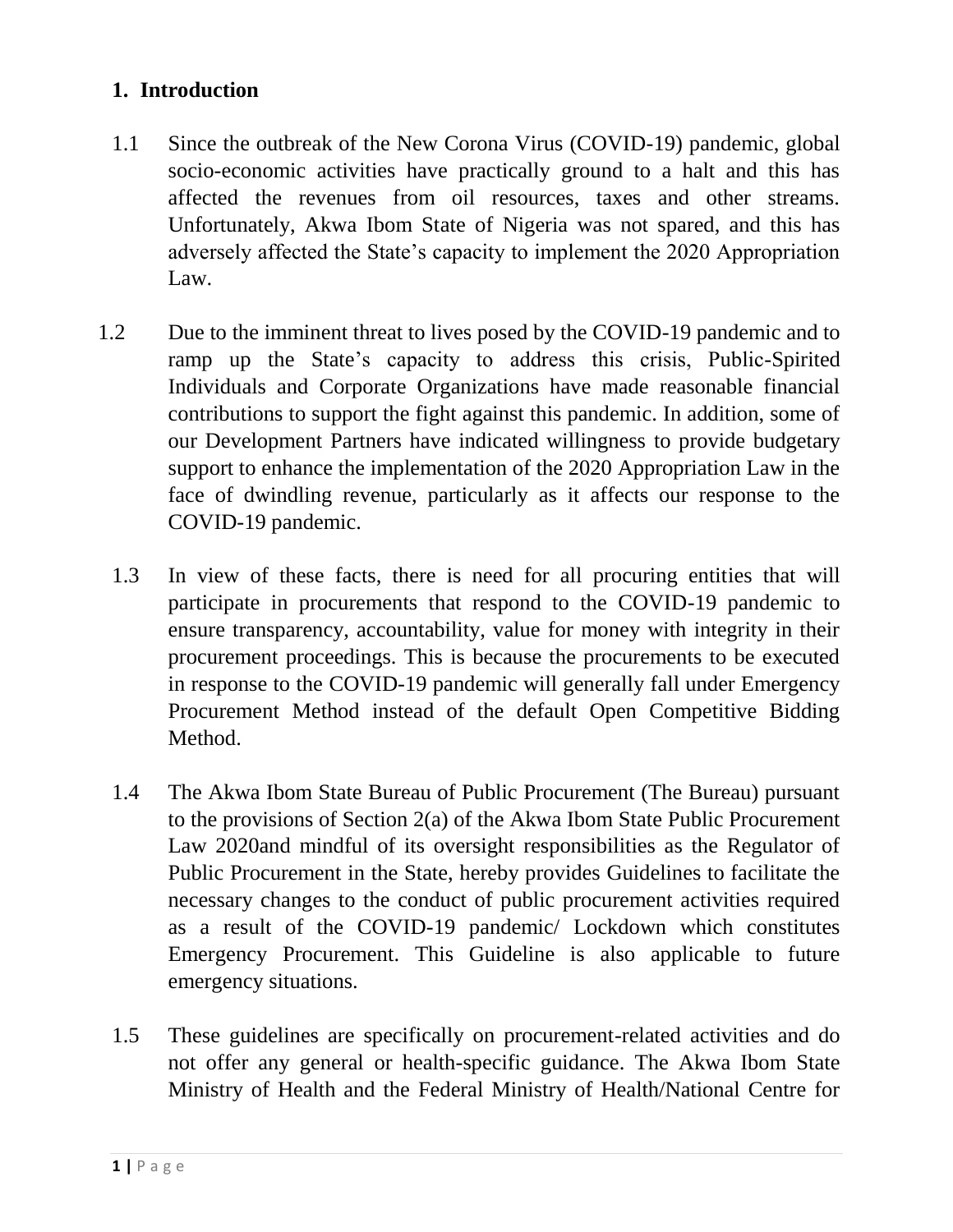Disease Control guidelines on Coronavirus should be strictly observed. A copy of their safety guideline can be found on their website [www.ncdc.gov.ng](http://www.ncdc.gov.ng/)

#### **2. Preparation of Emergency Procurement Plans**

- 2.1 All Procuring Entities are to prepare Procurement Plans for all projects that specifically respond to the COVID-19 pandemic. These Plans should be uploaded into the Bureau's website. Any project that is not included in the Procurement Plan of the Procuring Entity shall not be processed for payment notwithstanding the source of funding for the project.
- 2.2 In preparing the COVID-19 Procurement Plan, Procuring Entities should ensure that no reduction of values or splitting of procurements is carried out such as to evade the use of the appropriate procurement method or thresholds.
- 2.3 For public procurement activities as a result of the COVID-19 Pandemic/ Lockdown, the requirement of publishing the opportunity on the Bureau's website alone is enough under the current circumstances. However, when practicable, the advertisement can be published in National Dailies of wide circulation in addition to the website of the Bureau.

#### **3. Procurement Implementation**

- 3.1 Section 58(1) (d) of the Akwa Ibom State Public Procurement Law 2020or the State Public Procurement Regulations clearly highlights the procedure to adopt when handling procurements under emergency situations like the COVID-19 pandemic. It is the responsibility of Ministries, Departments, Agencies (MDAs) and Local Government Areas involved in responding to the COVID-19 pandemic to identify such procurements.
- 3.2 In line with the provisions of Section 58(2) of the State Public Procurement Law 2020, a Due Process "No Objection" is not required prior to embarking on an emergency procurement. Rather, whenever an emergency is identified, the procuring entity is expected to proceed immediately to engage in direct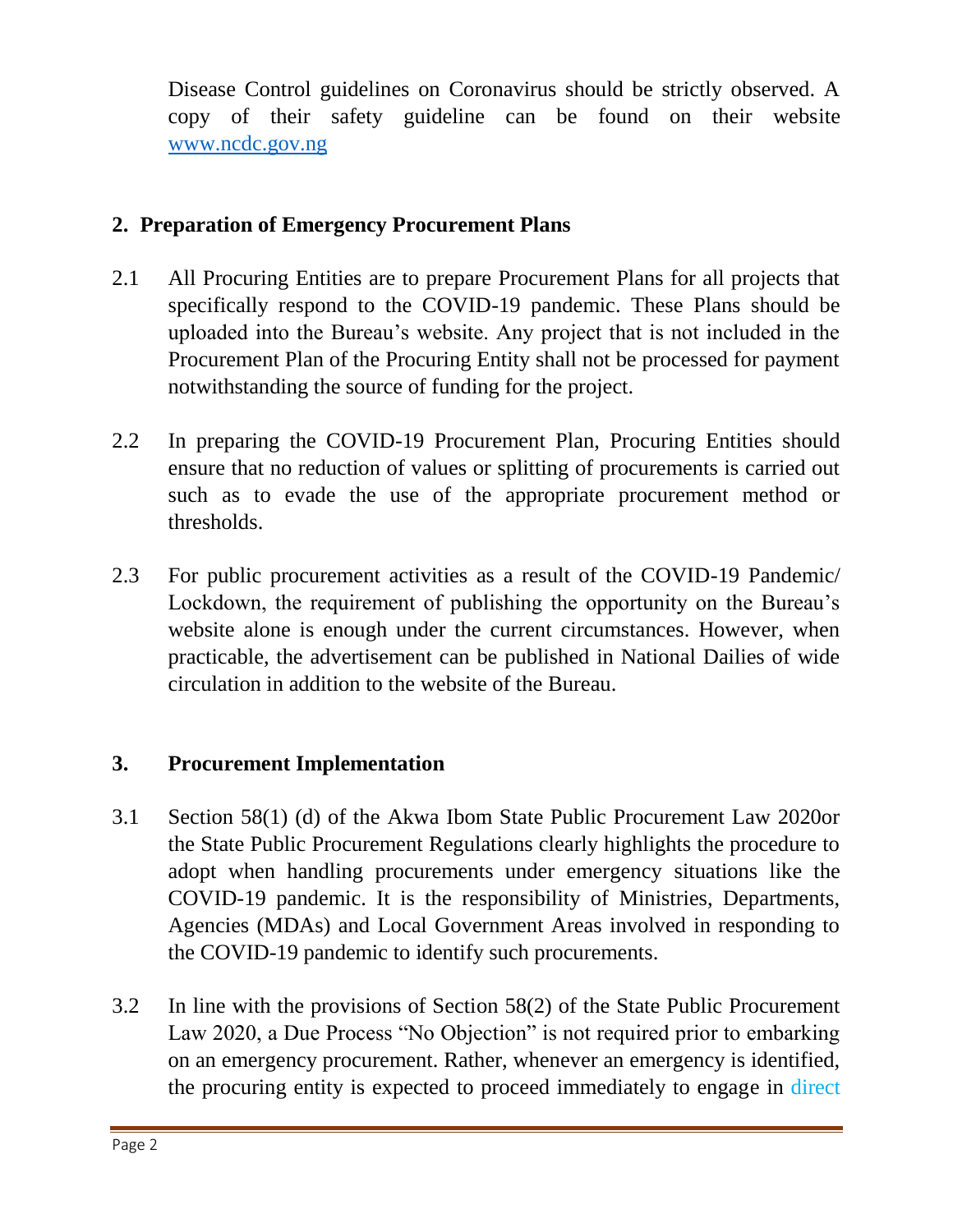contracting (Section 58) to expeditiously address the situation, but this must be done along the principles of accountability, due consideration being given to the gravity of each emergency. Contracts awarded under these circumstances shall be reported to the Bureau promptly but not later than four weeks after award of such contract.

- 3.3 Notwithstanding the above, Procuring Entities have the responsibility to ensure that the Contractor to be engaged to carry out any emergency work, possesses the requisite technical and financial capacities to undertake the project. In addition, Procuring Entities should ensure that the procurement is handled with expedition but along the principles of accountability, transparency and value for money.
- 3.4 Having highlighted the position of the State Public Procurement Law 2020 as it concerns Emergency Procurements that respond to the COVID-19 pandemic, the Guidelines to be followed are as follows:

#### **(a) Procurement Planning**

- i. Procuring Entities shall identify the Goods, Works and Services to be procured
- ii. Procuring Entities shall prepare Procurement Plans based on the identified needs and forward these plans to the Bureau for publishing. This will not however be applicable to procurement of essential goods and services that require immediate delivery for emergency operations. In this circumstance, the records of the procurements shall be provided not later than four weeks after award of such contracts.

#### **(b) Request for Bids/Quotations**

- i. For limited bidding and direct contracting, Procuring Entities shall identify firms that possess the requisite technical and financial capacities to carry out the procurement.
- ii. Bids/quotation can be sent by email; email address for submission must be a working and secure email address. The email address must be an email address with a domain name of the Procuring Entity or ministry on an email server which the logs can be audited, if this is not available, a dedicated email address with the Procurement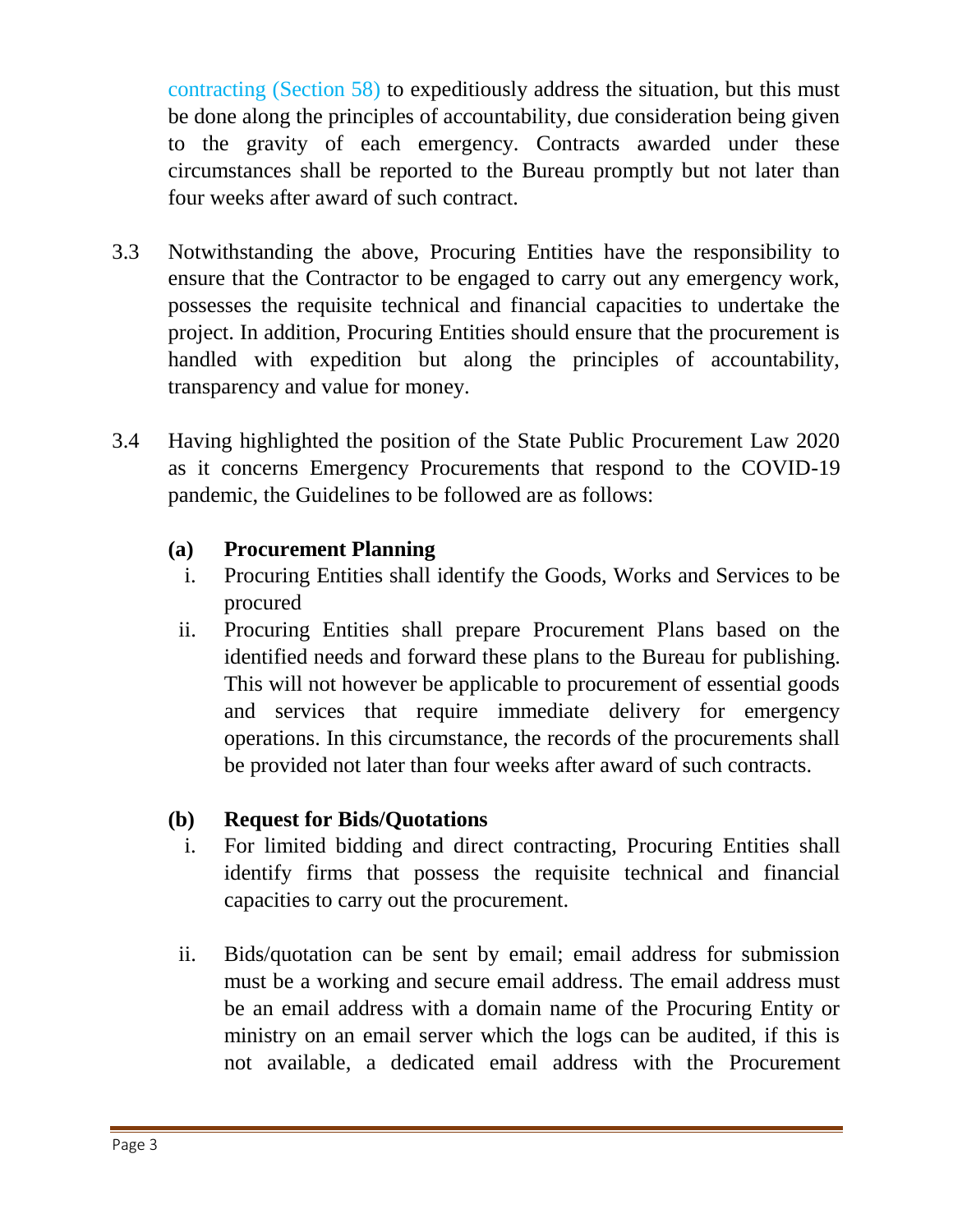Department/Unit name should be used. The email address for submission should be stated in the Request for Bids/Quotations.

- iii. Bidders can also download the bidding documents/Request for Quotation from Bureau's website. The website must allow for free access.
- iv. Procuring Entities should consider the extension of bid submission deadline if bid/quotation submission is impacted by the emergency situation.

#### **(c) Submission of Bids/Quotations**

- i. Bidders can submit bids as attachments to email.
- ii. The bids/quotation must be read-only and password protected.
- iii. Procuring Entities must acknowledge receipt of submitted bids via email.

#### **(d) Bids/Quotations Opening**

- i. In the bidding document, Bidders will be requested to send password to their bids within one hour after the submission deadline.
- ii. Procuring Entities shall acknowledge receipt via email of the password for the bids/quotations from the bidders.
- iii. Bids/quotations shall be opened electronically only after the submission deadline.
- iv. Bid/quotation opening records must be sent to all bidders via email who submitted bids/quotations immediately after bid opening.
- v. Video recording of the bid/quotation opening is encouraged.
- vi. Bid Registers, Bid Return Sheets and other relevant documents required by the Public Procurement Law 2020 should be kept by the Procuring Entity as part of the Bid Opening records.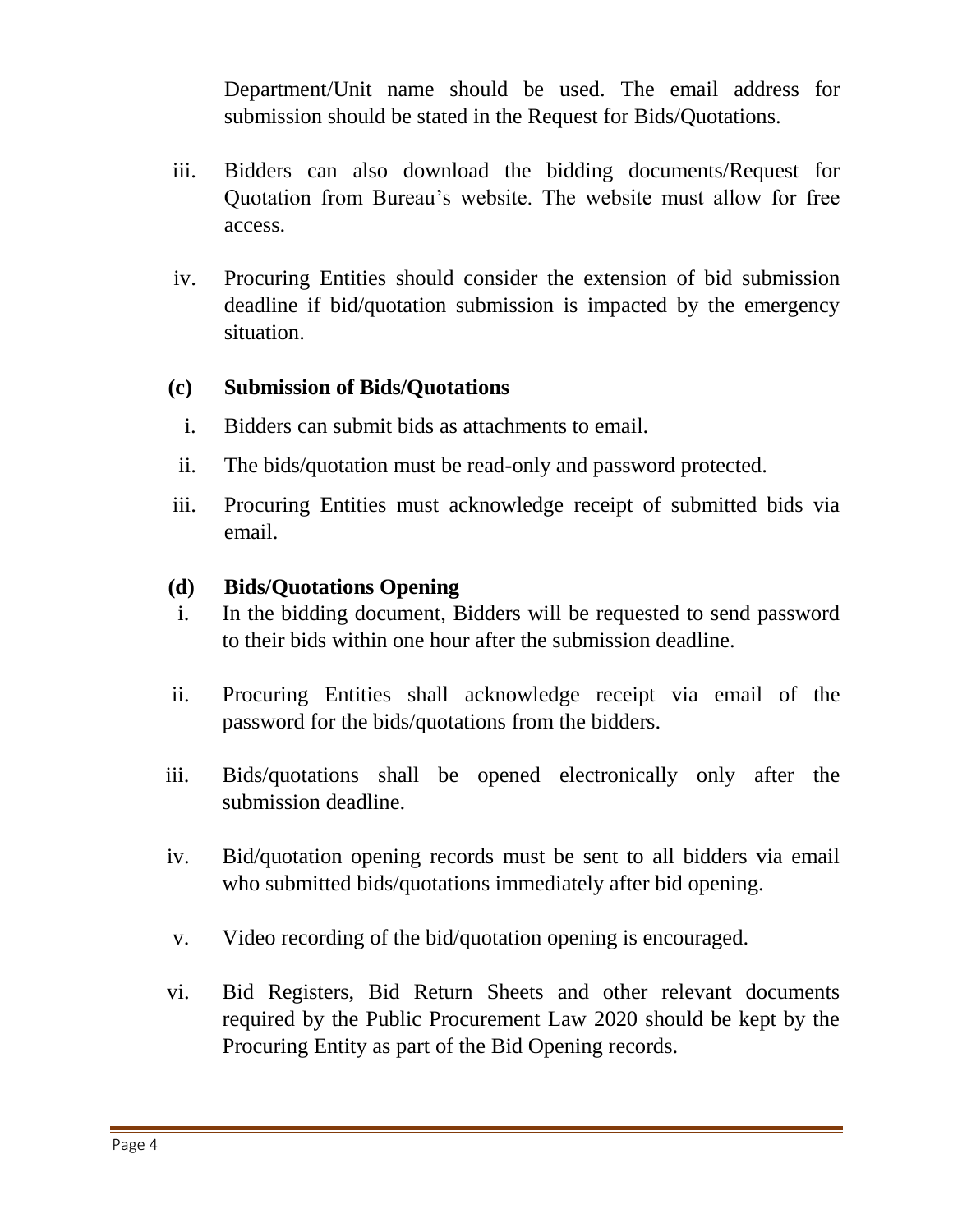#### **(e) Alternatively, (i) shall apply when the State e-Procurement System lunched**

i. Bid submission and bid opening shall be processed through the secured e-Procurement System

#### **(f) Pre-bid Meeting (when included in the Bidding Document)**

- i. Should be held virtually. Connection details should be forwarded to all the firms that have obtained the bidding documents and be given sufficient advance notice to enable them plan for their attendance.
- ii. Bidders who intend to attend can also be requested to contact Procuring Entities by email and request for the connection details.

#### **(g) Bid Security**

i. Procuring Entities are advised to request for Bid Securing Declaration instead of Bid Security for small procurement packages (download template from the Bureau's website) and where extremely necessary, for some large packages.

#### **(h) Submission of Original Documents**

i. Request for submission of certain documents; Bid Submission Forms, Bid Securing Declarations, Power of Attorney, Manufacturers' Authorizations should include a language stating that copies of these documents will be treated as if they are originals during the COVID-19 emergency.

#### **(i) Bids/Quotations Evaluation**

- i. Bids/Quotations evaluation can be carried out electronically with the members of evaluation committee.
- ii. For procurement of goods, works and non-consulting services, evaluation can be conducted virtually.

#### **(j) Contract Award**

i. Procuring Entities shall proceed to award the contract at prevailing market prices, specifying quantity/quality (in terms of specification requirements) and time within which the execution of the Goods, Works and Services must be completed.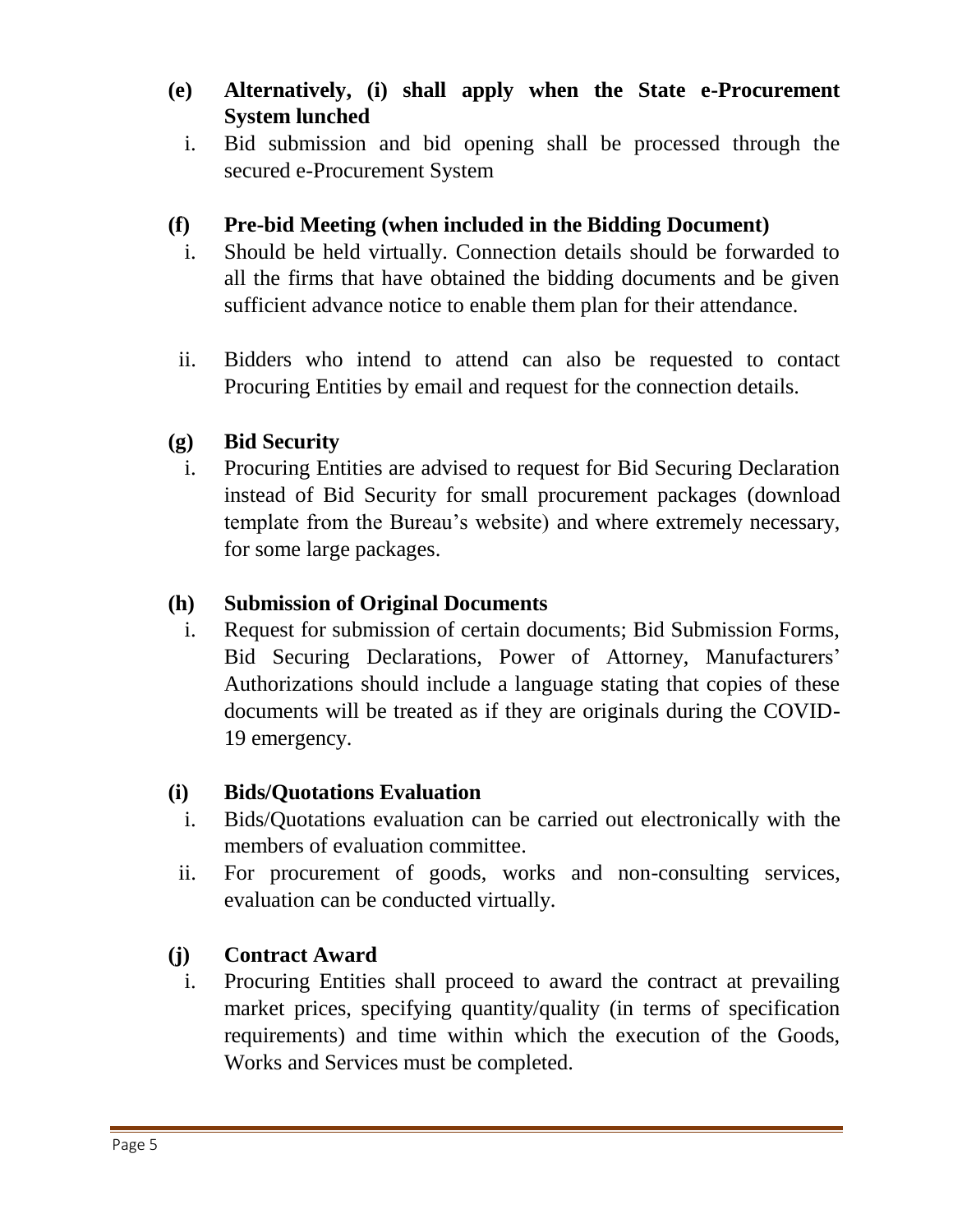ii. Details of the award of all COVID-19 Contracts should be forwarded to the Bureau not later than 10 working days after award has been made. This information should be transmitted to the Bureau's official email address:

[procurecords.covid19@bpp.ak.gov.ng](mailto:procurecords.covid19@bpp.ak.gov.ng) or [info@bpp.ak.gov.ng](mailto:info@bpp.ak.gov.ng) and should be signed by the Accounting Officer.

The hard copy shall be forwarded to the Bureau after the suspension of the lockdown exercise. The details should include the name of contractor, description of the project, contract sum and duration of the contract.

iii. All COVID-19/Emergency Contracts should be handled with expedition but along the principles of accountability, due consideration being given to the gravity of each emergency

#### **(k) Publication**

i. For all Emergency Procurement Contracts, the Bureau shall on quarterly basis, publish on its website the details of Contracts awarded which shall include the name of contractor, description of the contract, contract sum and duration of the contract.

#### **(l) Contact Signing**

- i. Depending on the restrictions on movement the contract can be executed at a meeting of both representatives, in this case social distancing will be observed.
- ii. Alternatively, one copy of the pdf contract with the latest Adobe Acrobat Reader ([https://get.adobe.com/reader/otherversions/\)](https://get.adobe.com/reader/otherversions/) with an option to "Signature and Initial", could be signed and initialed by both parties and send by email. The final signed contract must be printed, scanned and shared with the bidder by email; or
- iii. The duplicate copies of the contract are signed simultaneously by both parties and pdf copies exchanged by email. The process is as follows:
	- 1. On finalizing the contract, each party prints a copy and signs according to their procedural requirements.
	- 2. Each party scans the signed contract and emails as a pdf to the other party.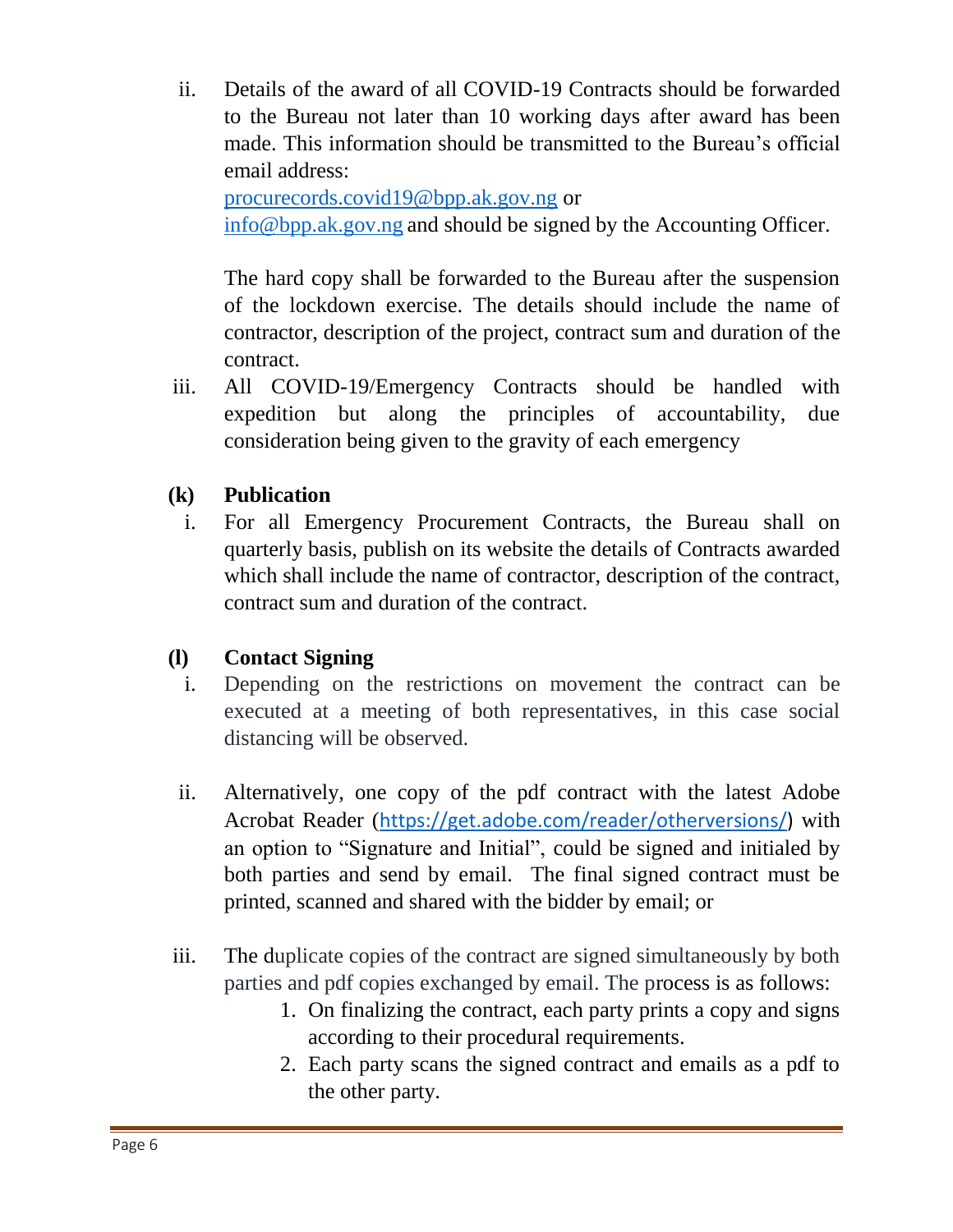- 3. On receipt of the email, each party downloads the contract, prints a hard copy and signs.
- 4. Each party then scans the contract (now signed by both parties), and sends, as a pdf, to the other party.
- iv. An exchange of emails with properly executed pdf contracts is evidence of contract execution.

#### **(m) Contract Implementation**

- i. Activities within the contract that are not affected by restriction of movement or physical gathering of people should continue.
- ii. If otherwise, a force majeure should be declared in accordance with the provisions of the contract.
- iii. For consultancy services for the supervision of civil works or similar contracts, the employer should declare a force majeure.
- iv. To avoid double handling and to reduce the logistic value chain, it may be necessary in some instances for Store Officers and Stock Verifiers to be deployed to locations where specialized items shall be used or installed instead of the normal practice where such items have to be first physically received in the Store and recorded in the Store Ledger before they are formally issued out for use by the relevant Department.